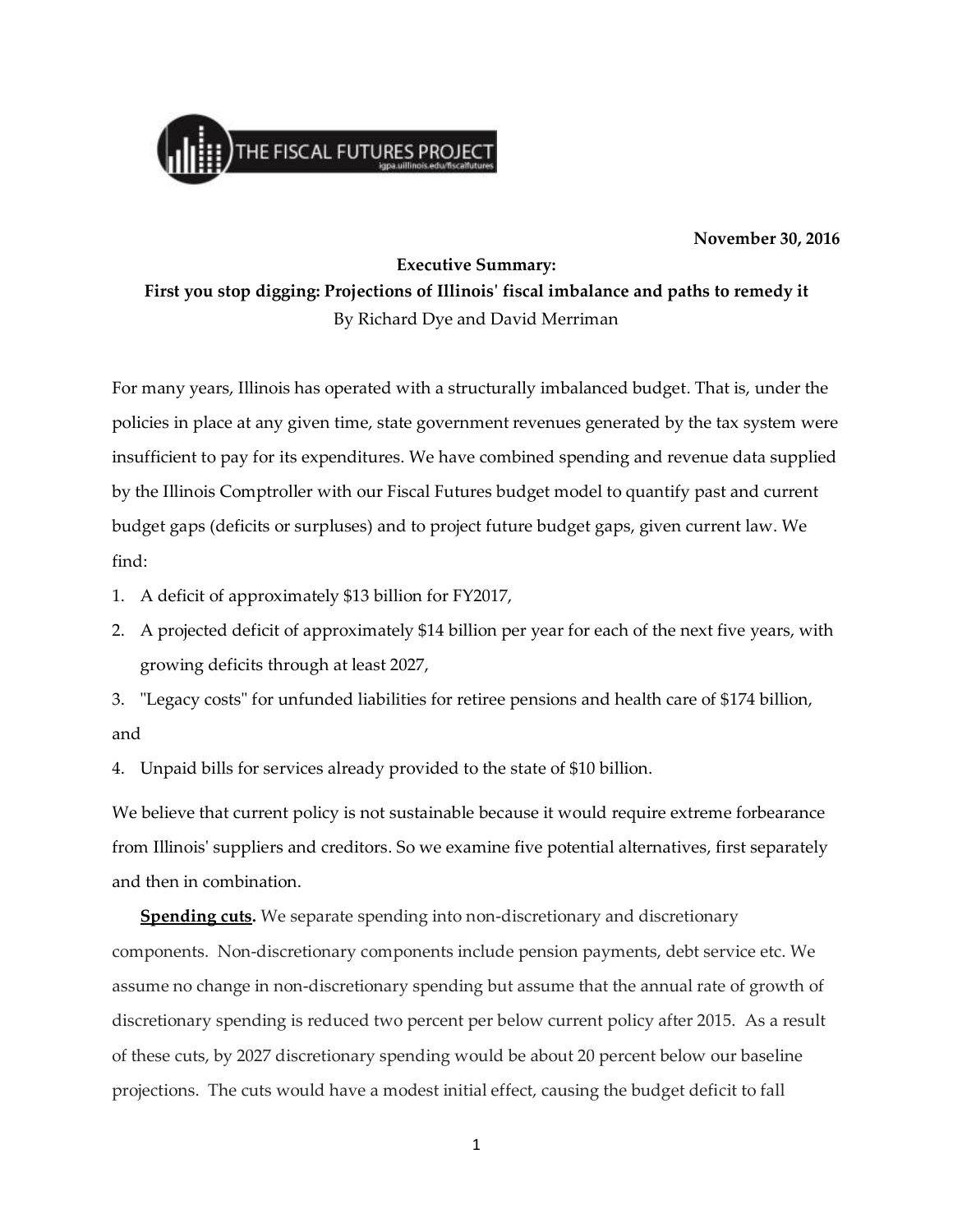(relative to projections) by \$900 million in FY2017. The impact would grow over time, but these cuts would still leave a budget deficit of more than \$15 billion annually in FY2027

**Income tax rate increase.** We simulate an increase in the personal income tax rate to 4.75 percent from the current 3.75 percent and an increase in the corporate income tax rate to 6.65 percent (from the current 5.25 percent) effective January 1, 2017. This would reduce the budget gap by \$4.2 billion in FY2018. However, because the increase in the tax rate alone does nothing to change the rate of growth of either revenue or expenditures, revenue would grow more slowly than expenditures, so that by FY2027 the budget gap would be more than \$14 billion annually.

**Income tax base increase.** We project a 10 percent expansion of the income tax base which could be achieved by taxing some sources of income, such as retirement income, that are now excluded. Under this scenario, in FY2018, the projected deficit is reduced by \$1.6 billion. We project that the amount of the reduction in the budget gap would grow slightly over time but that the percentage reduction would decline as spending continues to grow faster than revenue.

**Sales tax base increase.** We project the revenue impact of a 15 percent increase in the base of the general sales tax, perhaps obtained by extending that tax to a limited range of services. Sales tax base expansion would result in a deficit of \$12 billion in FY2018. Because this would do nothing to change the rate of spending growth and only slightly change the rate of revenue growth, we project that the budget deficit would continue to grow and reach \$20 billion in FY2027.

**Increasing Illinois' underlying economic growth rate.** Here, we assume that through some combination of policies and improved business and consumer confidence, Illinois is able to achieve an extra one-half of 1 percent growth in personal income each year starting in FY2018. We project that such growth would have a very modest fiscal impact: the budget gap would fall by just \$100 million in 2018 and, by the end of the decade, the budget gap would be just \$1.5 billion lower than the baseline.

**Combined effect of multiple policies.** Thus, none of the individual policies we examined would, by itself, be sufficient to close the budget gap within the next decade. However, our model projects that the combined effect of all these changes taken together could be just

2